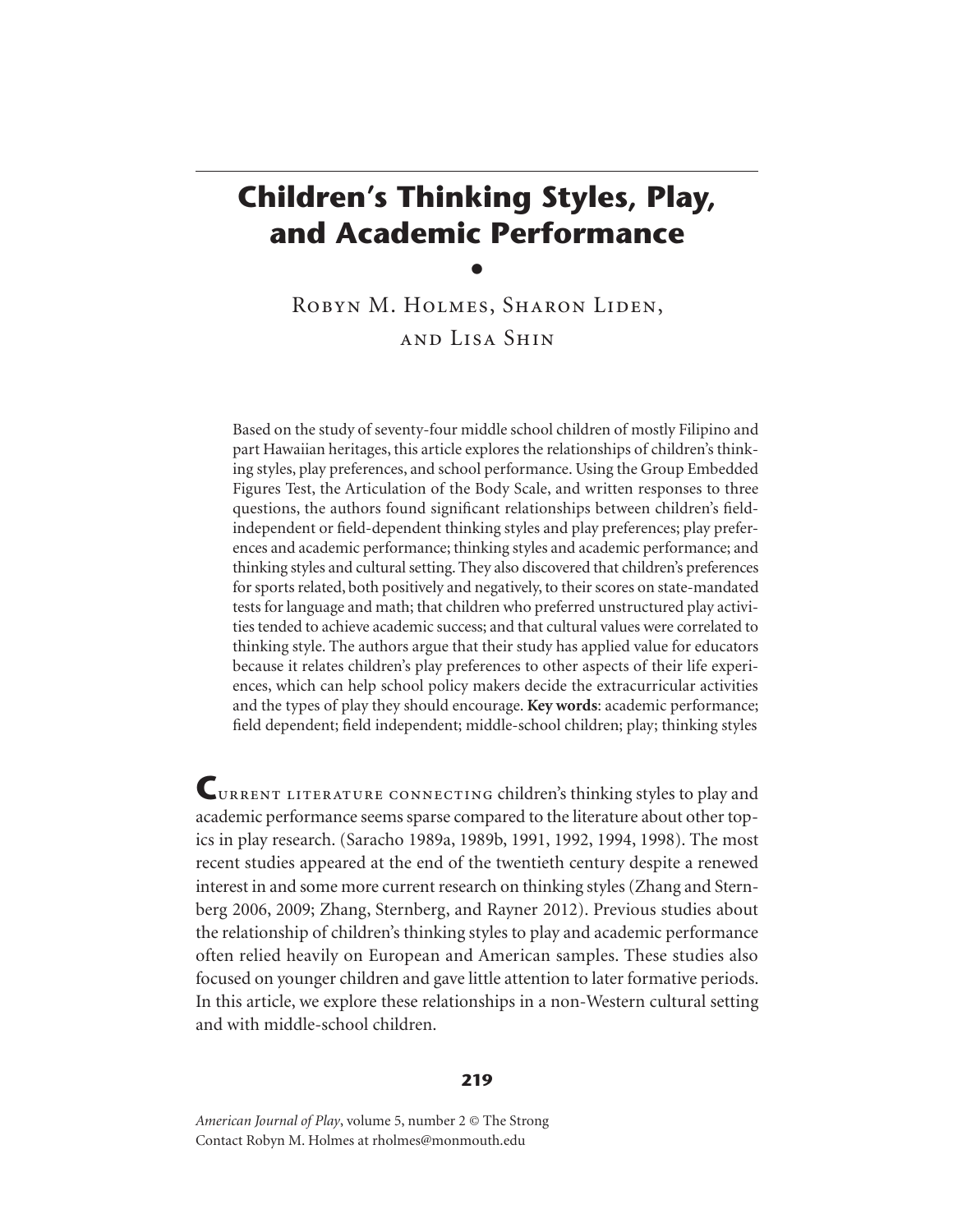## **What Are Thinking Styles?**

Researchers define thinking styles as the mental frameworks that enable individuals to process information and solve problems in specific contexts (Saracho 1998; Zhang and Sternberg 2006, 2009). These styles operate much as culture does in guiding individuals' thoughts and perceptions. Researchers have identified field-dependence-independence (FDI) as a measurable component of thinking style, which consists of an antithetical pair of constructs—field dependence (FD) and field independence (FI) (Witkin 1949; Witkin et al. 1962). Individuals inclined to FD or FI process information differently, solve problems differently, and, in general, simply behave differently, even in similar situations.

Several researchers (Liu and Chepyator-Thomson 2008; Saracho and Spodek 1981; Zhang and Sternberg 2009) provide a thorough comparison of how FD and FI individuals typically process situational information differently (see figure 1). As a group, field-dependent individuals gravitate towards social situations and enjoy interacting with others. They use facial cues when processing a situation. They are sensitive to others. They prefer to stand close to others when interacting with them. They rely on authority to make decisions, and they make use of the surrounding perceptual field when processing a situation.

In contrast, as a group, field-independent individuals do not prefer social contact, and other people consider them socially distant. Field-independent individuals tend to divide a visual field into separate elements rather than perceive it as a whole. They also set their own standards for thinking and behaving. They are active and goal oriented. They possess excellent logical and analytical reasoning skills. And they also include more anatomical and cosmetic details when they draw the human the body than do FD individuals.

## **Thinking Styles and Play**

The European and American notion that play is linked to developmental outcomes—including cognitive growth—frames many studies about play and thinking styles. For example, Saracho (1995a, 1995b) looked at the relationship of thinking styles, age, and play in preschool-aged children. She found differences in the quantity of play: FI children were more likely to engage in play than FD children. In a series of related studies, she concluded that FI children exhibited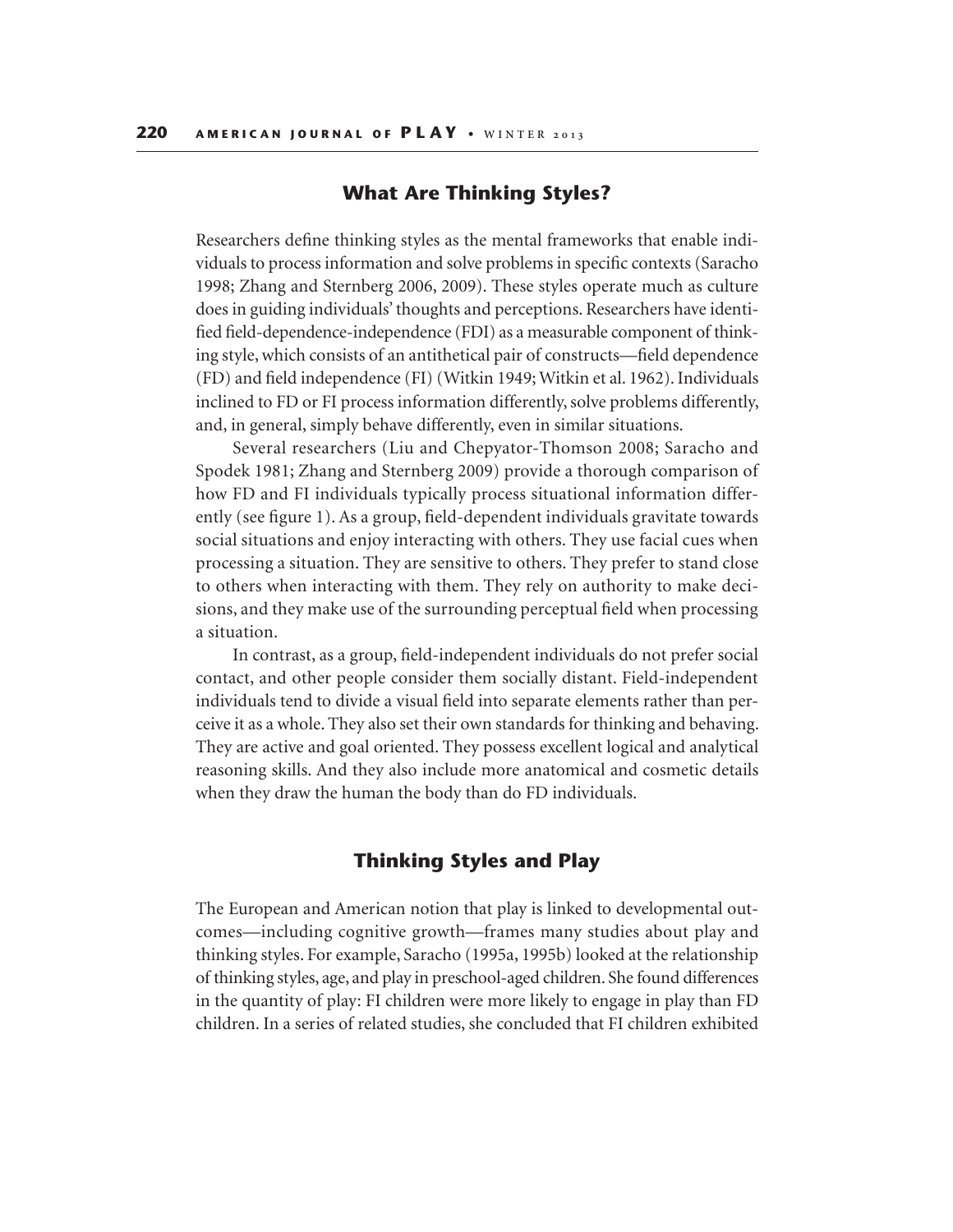| Field Dependent                       | Field Independent                          |  |
|---------------------------------------|--------------------------------------------|--|
| Seek out social interactions          | Prefer to work alone rather than in groups |  |
| Seek social interactions              | Shy away from social interactions          |  |
| Use surroundings to process a scene   | Use figure/ground processing               |  |
| Respond to others' needs              | Perceived as socially distant              |  |
| Prefer physical contact and closeness | Prefer greater social distances            |  |
|                                       | Technical analysis                         |  |
| Rely on authority figures             | Rely on own decision making processes      |  |
| React emotionally                     | Employ logical-analytical reasoning        |  |
|                                       |                                            |  |

Note: Extracted from Liu and Chepyator-Thomson (2008), Saracho and Spodek (1981), and Zhang and Sternberg (2009).

Figure 1. Interests, qualities, and traits associated with Field Dependence and Independence

more variety in their play than FD children and the FI style correlates positively with age (Saracho 1996a, 1996b).

Other related studies have explored the relationship between FDI and children's engagement in different types of play. These include research by Steele (1981), which posited a relationship between play (pretend play and playfulness) and thinking styles in kindergarten-aged children, and by Saracho who conducted her work over two decades (e.g., 1989a, 198b, 1991, 1992, 1994). These studies addressed the differences in the quantity, quality, and types of play in which FD and FI children engage. General findings suggest that FI children play more and in more diversified ways than FD children. In addition, neither FD nor FI kindergartners much display the ability to communicate ideas even though both FD and FI children frequently play cooperatively.

The relationship between FDI and playful activities also holds for older children and their engagement in more structured activities. In older children, FDI has been linked to children's physical activity and their participation in sports. For example, Liu and Chepyator-Thomson (2008) found, in their work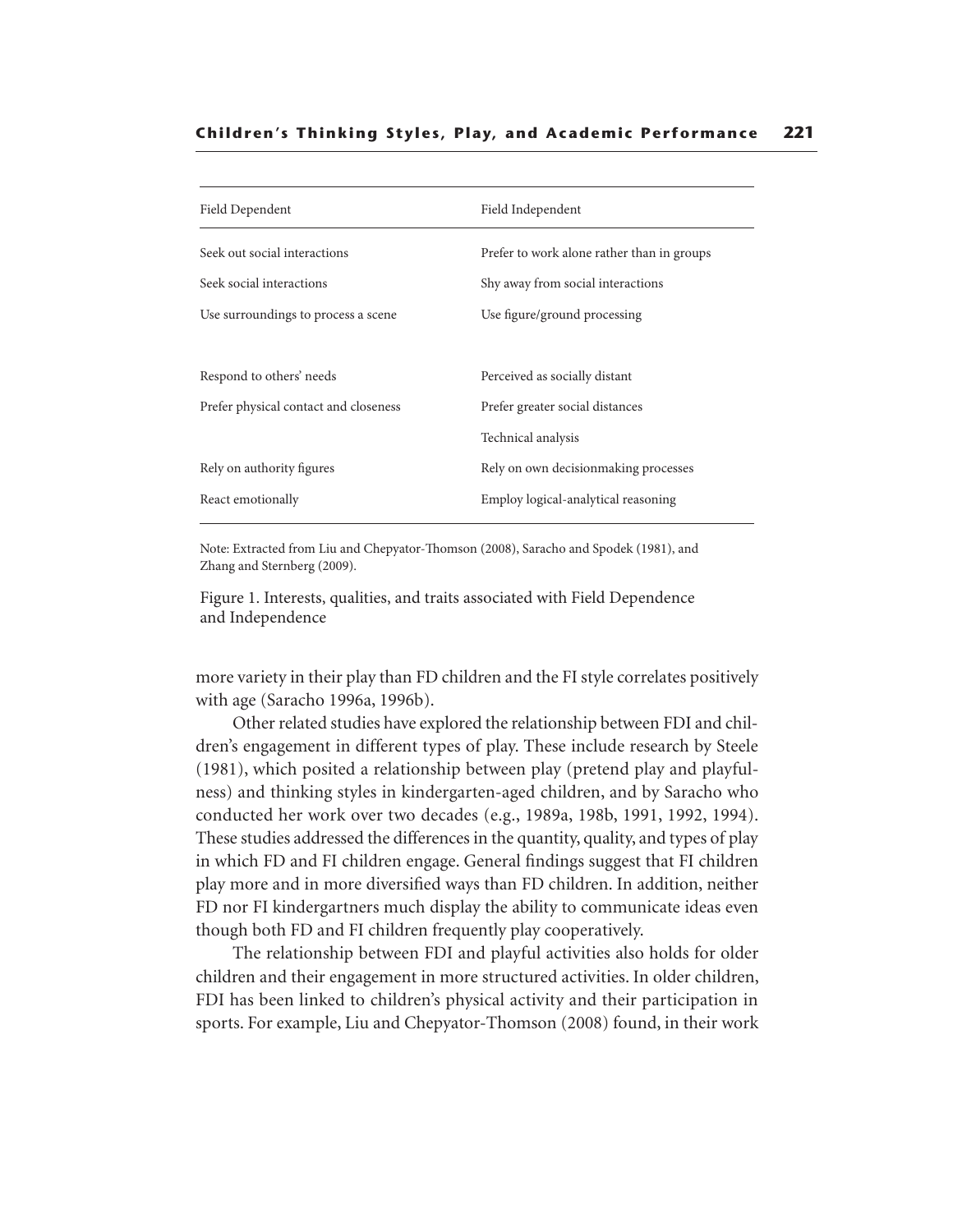with middle-school children, that FI children engaged in significantly more physically vigorous play, participated more often in formally organized sports, and acquired novel motor skills more readily than FD children. They suggest these findings have applied value: field-dependent children might benefit from intervention programs featuring increased physical activity and activities that develop skills in motor learning.

In a related study, Liu (2003) looked at the relationship between thinking styles and formal play activities such as sports. In her study with university student-athletes, Lui found that children's thinking styles correlated with the types of sports in which they participated. Field-independent students preferred closed-skill sports, such as track and field, that take place in relatively unchanged and stable environments. Field-dependent students preferred open-skill sports, such as ball games, in which game action changes frequently and players must adjust their actions rapidly. Lui also suggests that the categories—and, consequently, the findings of her studies—should be approached with caution because of the fuzzy boundary between sports classified as open skill (with novel actions and changeable settings) and those classified as closed skill (with repeated movements and stable settings).

The FDI continuum also illuminates the study of the relationship between children's intellectual styles and academic prowess. For example, Guidsande and her colleagues (2007) found that field-dependent children did not perform as well as field-independent children in any academic subject. The researchers concluded that FI children had more difficulties paying attention to their studies than did field-dependent children and children categorized as more intermediate on a FDI scale. Guidsande and her coauthors discuss the importance of understanding the connection between thinking styles and attention and its relevance in helping children achieve academic success. Based on their findings, they offer strategies for helping children excel in school.

Studies of non-Western children have reached similar conclusions. For example, Cakan (2003) noted that high achievers tend to adopt field-independent styles. Kuhnen's (2001) cross-cultural comparison of children's ability to locate hidden or embedded figures supports these conclusions. In addition, these studies draw attention to the relationship between cultural setting and thinking styles. They confirm that field-dependent styles tend to be associated with non-Western, group-oriented, collectivist cultures whereas individualistic, Western cultural groups tend to adopt field-independent thinking styles (see also Zhang 2002).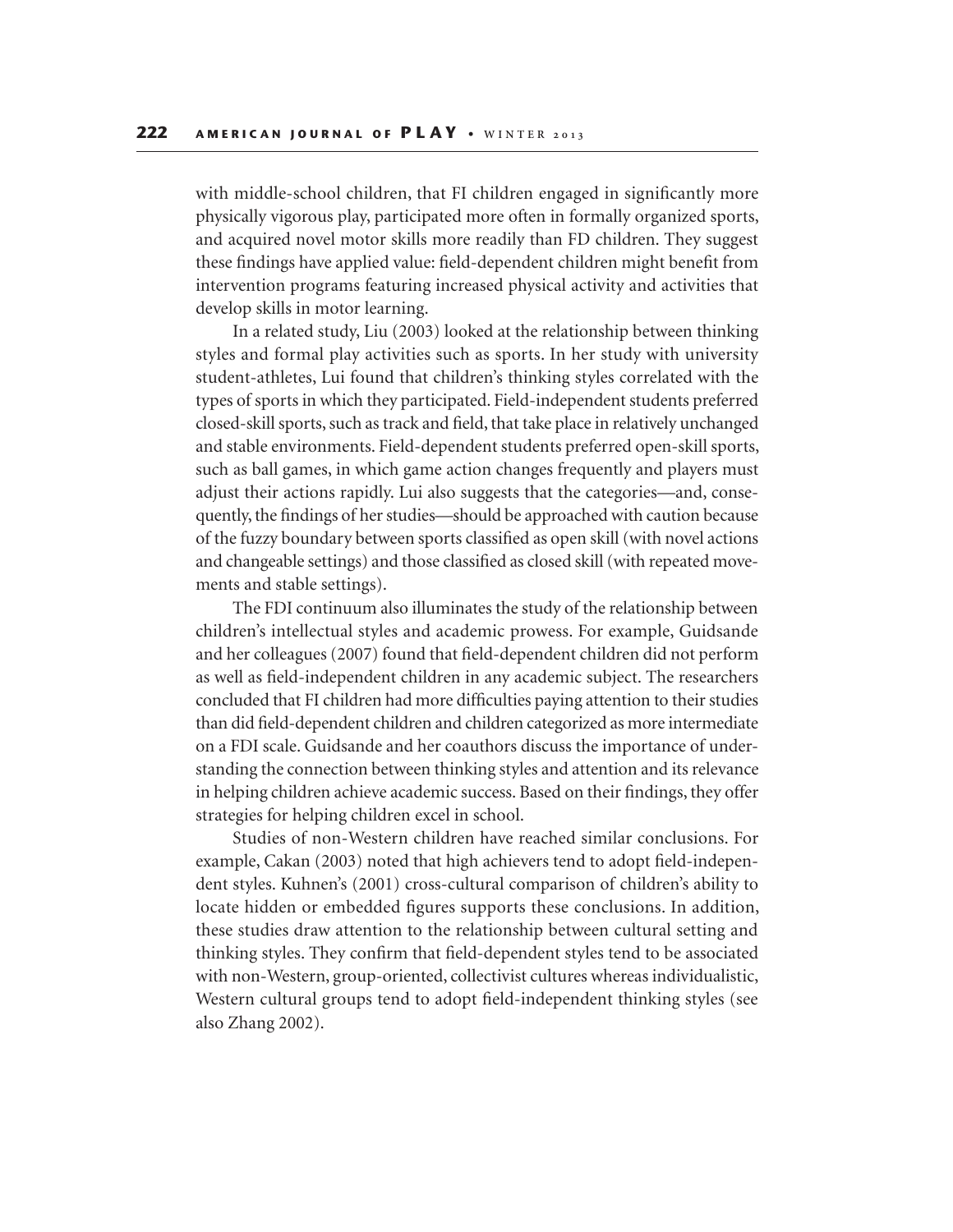We framed our study using the literature about play (Saracho 1996a, 1996b) and thinking styles (Witkin et al. 1962; Zhang and Sternberg 2006, 2009). We accepted the notion that thinking styles are mental constructs that guide the way individuals process their surroundings to solve a problem. We also accepted that the differences between FD and FI children do not make one superior to the other. FD children tend to solve problems with a sensitivity to others that leads them to acquire good social skills, and they rely on such factors as their setting to do so. In contrast, FI children have the ability to separate elements of a problem to solve it (Saracho 1998), and they are affected by a variety of factors linked to their life experiences such as age, cultural values, and academic achievement. The following research questions informed this study.

- 1. What is the relationship between middle-school children's thinking styles and play activities? This question expands on Saracho's (1995a, 1995b, 1998) works with play and thinking styles in young children.
- 2. Is there a relationship between thinking styles and play and academic performance? Research suggests, for example, that FI individuals tend to achieve more in academic settings (Cakan 2003; Guisande et al. 2007; Kuhnen et al. 2001; Luk 1998).
- 3. Is cultural setting related to the children's thinking styles and, consequently, play choice? Research suggests that individualism is associated with FI but collectivist ideals, such as sensitivity to group needs, are associated with FD (Zhang 2002; Zhang and Sternberg 2006). Existing literature supports a relationship between non-Western ethnic heritages and field dependence, but Europeans and Americans are associated with field independence (Cakan 2003; Kuhnen et al. 2001).

In past studies, FDI thinking styles correlate with only one variable. Here we explore the relationships of FDI to play, academic performance, and cultural setting. To our knowledge, no other study has attempted to do so. Based on existing literature, we hypothesize that the majority of children will be classified as FD because they are members of a community that socializes its children to internalize collectivist values. We assume children classified as FI will do better academically than FD children. Finally, we think FD children will probably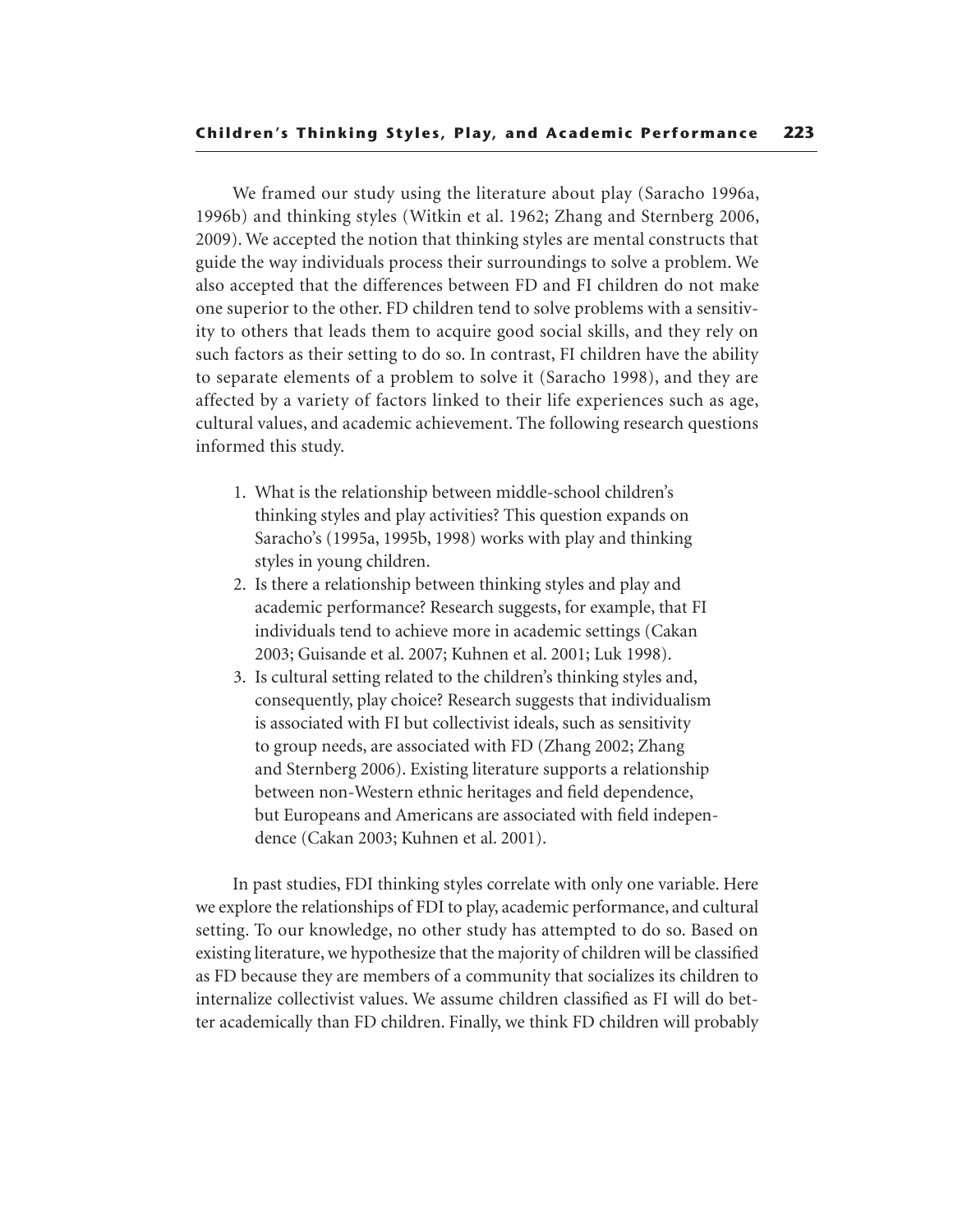prefer group play activities such as sports and socializing while the FI children will prefer probably more autonomous play activities.

# **Method**

#### *Participants*

The seventy-four participants in our study—forty-five boys and twenty-nine girls—were middle-school children enrolled in a Hawaiian public school for grades K-12. Twenty-nine of them—seventeen boys and twelve girls were sixth graders. Twenty more—ten boys and ten girls—attended seventh grade. The remaining twenty-five—eighteen boys and seven girls—were in eighth grade. The ages of the participants ranged from ten to fifteen years (with a mean age of 12.55 years). The ethnic heritages of the majority of children were Filipino and part Hawaiian. Figure 2 documents the participants by grade and gender.

| $\operatorname{Grade}$     |                | Boys       |                | $\operatorname{Girls}$ |
|----------------------------|----------------|------------|----------------|------------------------|
| <b>Before GEFT scoring</b> |                |            |                |                        |
| 6th                        |                | 17         |                | $12\,$                 |
| $7\mathrm{th}$             |                | $10\,$     |                | $10\,$                 |
| $8{\rm th}$                |                | $18\,$     |                | $\boldsymbol{7}$       |
| After GEFT scoring         |                | ${\rm FD}$ |                | ${\rm FI}$             |
|                            | <b>Boys</b>    | Girls      | Boys           | Girls                  |
| 6th                        | $\,8\,$        | $\,4$      | 5              | $\,4$                  |
| $7\mathrm{th}$             | $\mathfrak{Z}$ | 5          | $\mathfrak{Z}$ | $\,1\,$                |
| 8th                        | $\sqrt{6}$     | 3          | $\overline{4}$ | $\,1$                  |

Figure 2. Participants by gender and school grade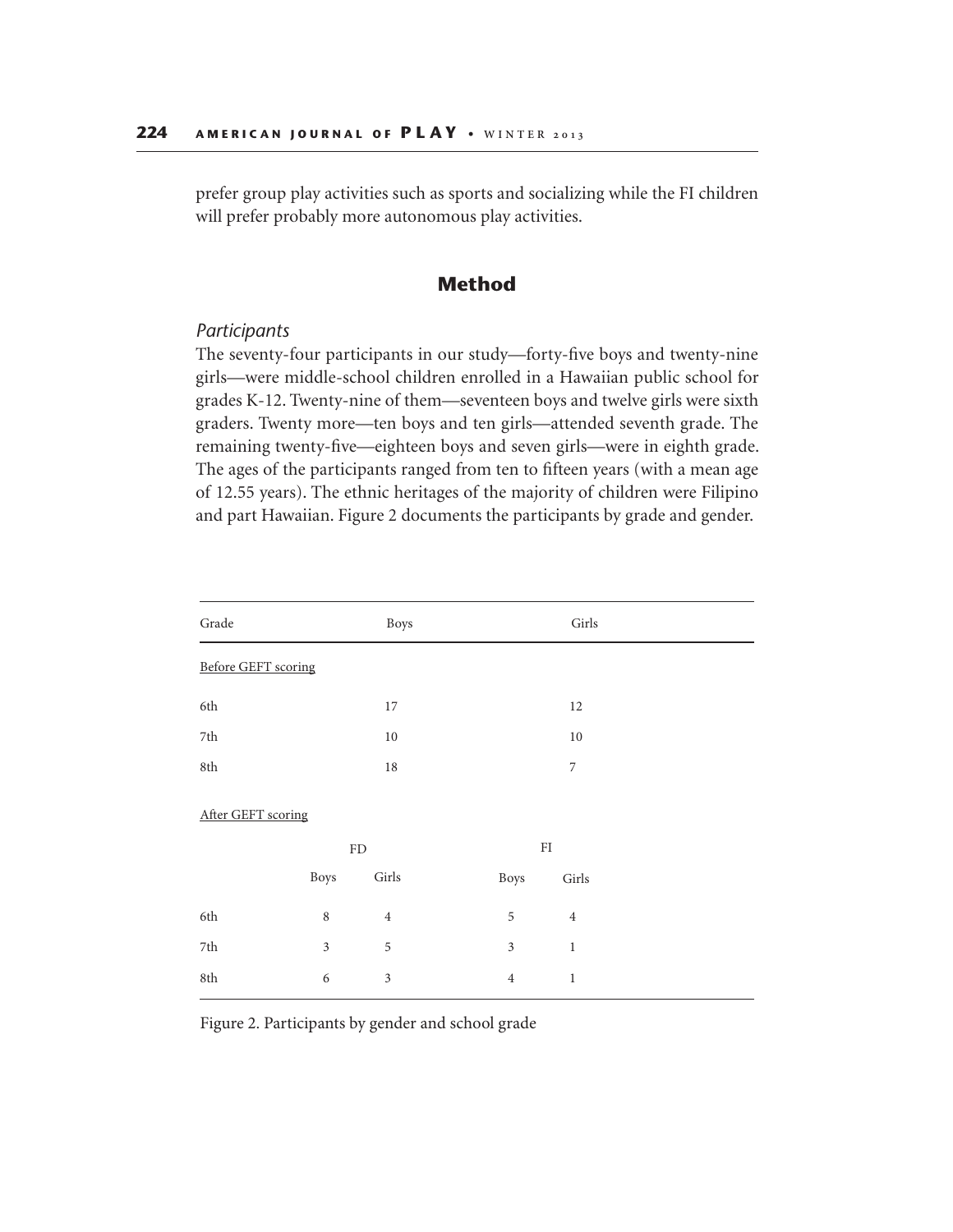We treated all participants as advised by the American Psychological Association's (2002) ethical codes of conduct (see also Flewitt 2005), and an institutional review board granted approval for the project. In addition, we obtained consent from parents or guardians and consent from each child.

#### *Setting*

The children came from an isolated island community consisting of Filipino and part-Hawaiian residents. Many of them could trace their ancestry several generations to the first wave of Filiino and Asian immigrants who arrived in Hawaii to work on the island's ranch and pineapple plantation. The community taught its children to value family, respect their elders, recognize the needs of others, and prefer face-to-face social interactions. The children are group oriented, and they value educational achievement (Holmes 2011). The school system takes great pride in its 100 percent graduation rate, which is a group effort because the school and community work together to help their children succeed in school. In essence, these children have a large network of supporters extending from intimate family circles to the larger community including neighbors and school personnel.

#### *Tests and Materials*

The Group Embedded Figures Test (GEFT), a group test completed by individuals, involves a nonverbal, written perceptual task that requires each participant to find a single, very common geometric shape hidden within a more complex image (Oltman et al. 1971; Cakan 2003). The test instrument resembles Where's Waldo? a popular children' game, in which children look for obscured items hidden in a larger picture. In the GEFT, children must locate and trace the hidden figure. The GEFT assesses a particular aspect of perceptual functioning—the ability to tease apart a visual field into separate pieces of experience (Witkin et al. 1971). This ability can be applied to one's thinking or perceptual style. The GEFT assesses one particular type of thinking style, which we have already discussed: field-dependence-independence (FDI).

The test instrument consists of a booklet containing twenty-five individual problems organized in three sections. The first is a practice session. Participants complete the test within a designated time. For an adult, the entire test should take approximately twenty minutes but, as is customary with younger participants (Cakan 2003), we gave our children extra time to complete each section. We converted raw scores obtained from the children's correct responses into norms.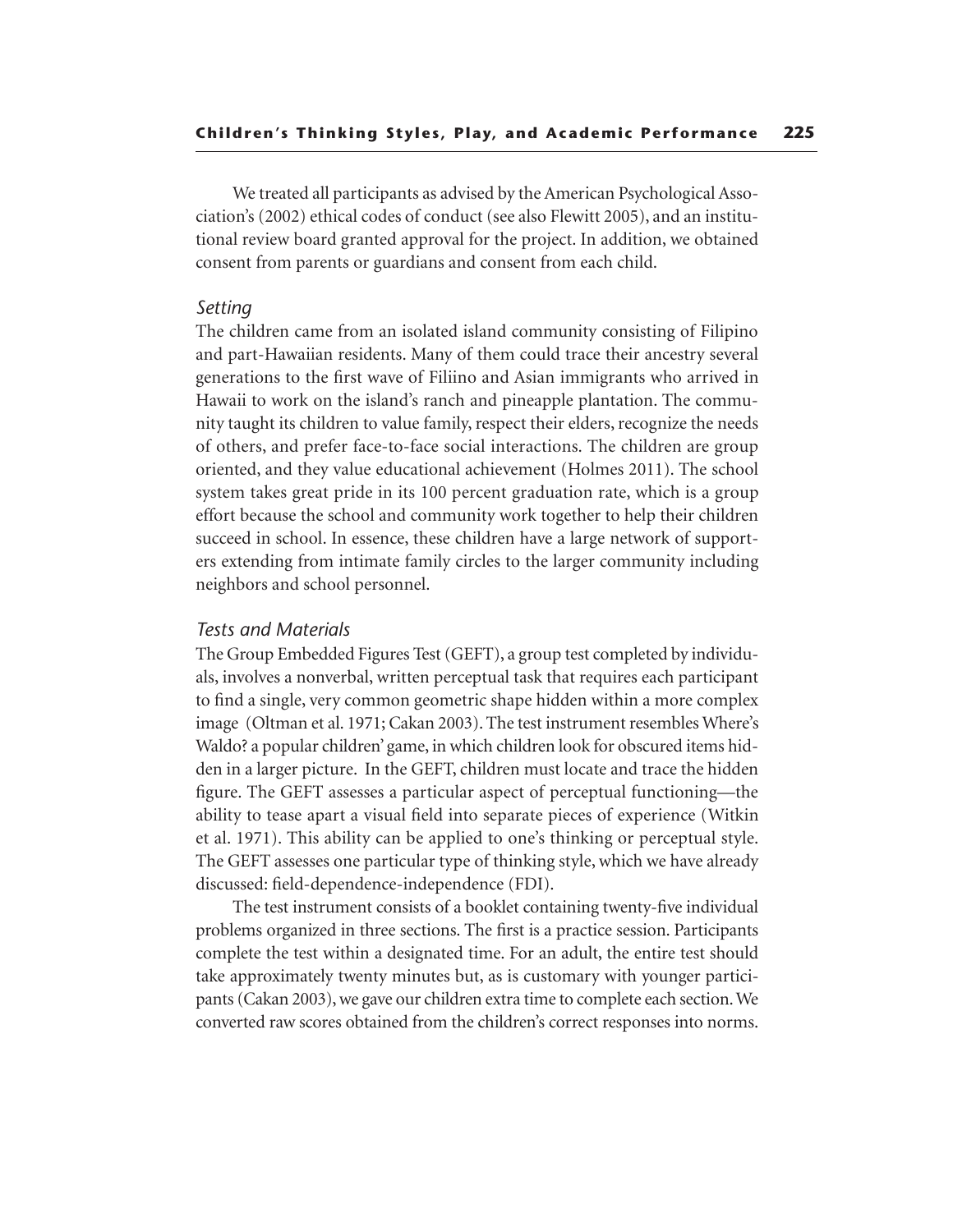We administered the GEFT test by combining sections 2 and 3. The totals from this completed section represented the number of correct embedded figures the child completed. The maximum score for each section was nine, which yielded a perfect score of eighteen. We followed well-established scoring procedures (Witkin et al. 1971): we divided the children's scores into quartiles. We placed children with the lowest scores at the top in quartile 1 and classified them as field dependent. Quartiles 2 and 3 represented children who cumulatively produced the middle 50 percent of all scores. Quartile 4 contained the children with the highest scores. We classified these children as field independent. We then eliminated from our analyses children's scores in quartile 2 and 3 because these possessed both field-dependent and field-independent qualities. The resulting subsamples included twenty-nine field-dependent and eighteen field-independent children.

We also administered the Articulation of the Body Scale (ABC). The ABC involves a drawing task similar to the Goodenough Harris Draw a Person Task (Harris 1963) that asks children to draw a full-figured man and a woman. We chose it precisely because it works with children, as Saracho (1991) shows. Scoring criteria included shape, form, and additions to the body, and we assessed them using a rating of 1 to 5, in which 1 represented the most sophisticated drawing and 5 represented the least sophisticated (Witkin et al. 1962). Using pencils, children drew each figure on a separate sheet of paper (8.5 x 11 inch). Sample drawings of a man appear as figures 3 and 4.

In scoring the drawings, we followed procedures established by Saracho (1991), averaging the scores for the two figures and correlating these values with the GEFT scores. When children completed both the GEFT and the ABC, we found a high degree of correlation with the Embedded Figures Test (EFT). Thompson, Pitts, and Gipe (1983) found this correlation holds for older children as well. Additional research suggests it is also reliable and valid as a measure even when the EFT cannot be administered (Guisande et al. 2007; Witkin et al.1971).

### **Results**

#### *Design and Procedure*

For this project, we used a mixed-methods approach. We combined quantitative standardized tasks with qualitative, open-ended questions in a written format. In addition, we correlated objective measures of student performance with the standardized tasks and question responses.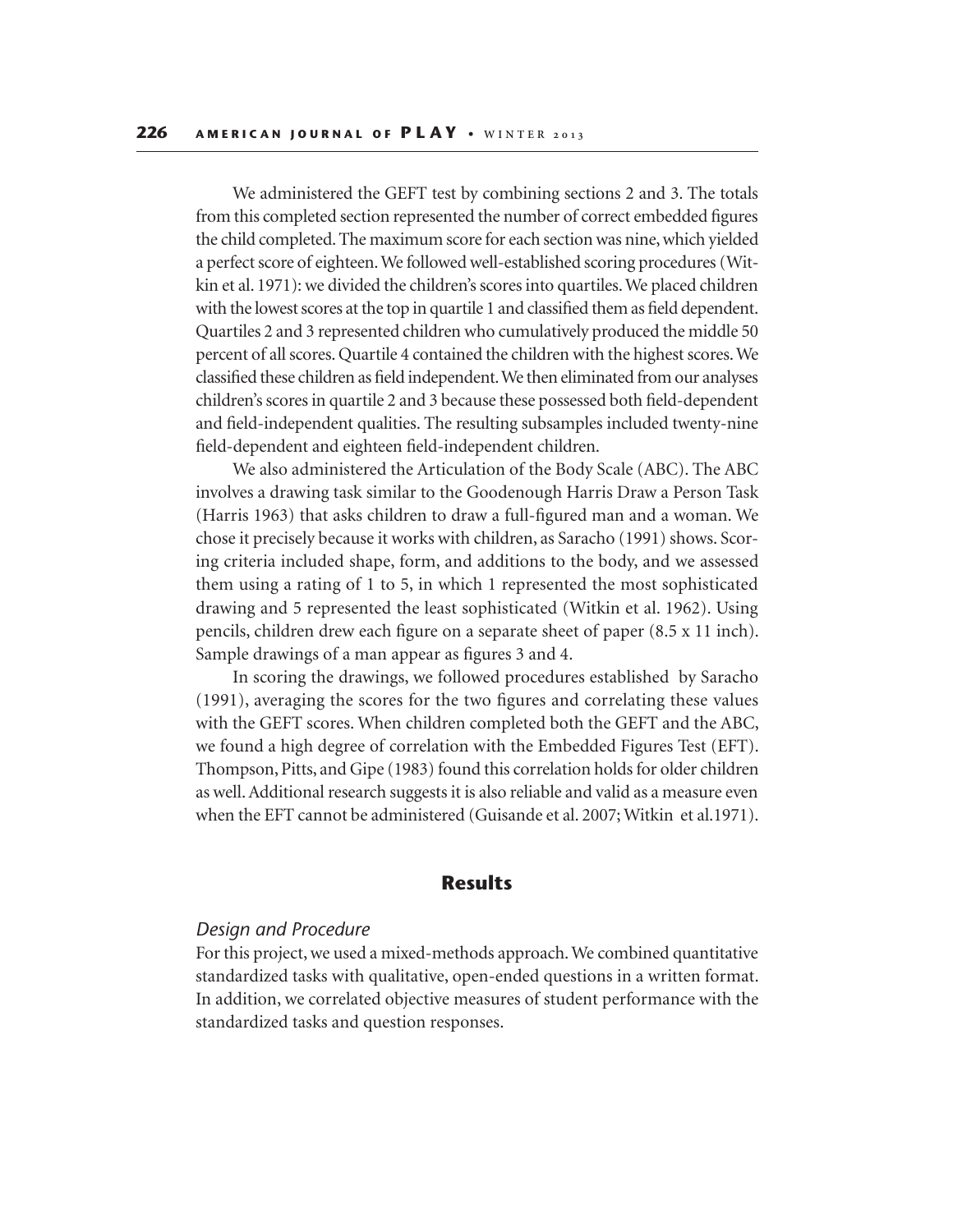

Figure 3 by a seventh-grade girl



Figure 4 by a seventh-grade boy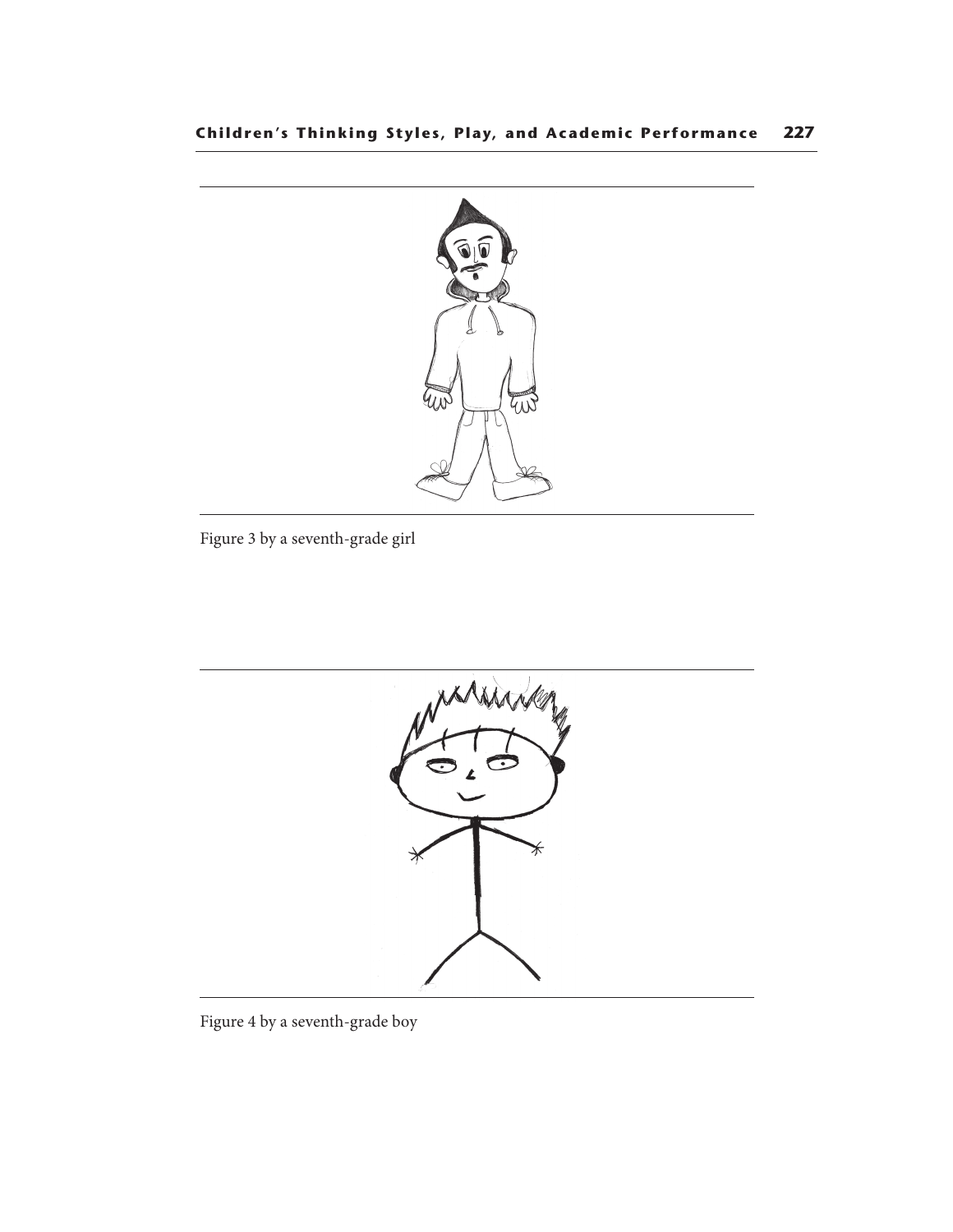In spring 2011, the children completed the GEFT (Witkin et al. 1971) and the ABC (Witkin et al. 1962) and responded to three open-ended questions. One of us, Sharon Liden, compiled a list of all children from whom we had received consent and who were thus eligible to participate. These children gathered in one of their usual classrooms to complete the GEFT and ABC during periods that did not interfere with classwork. Two of us, Robyn Holmes and Liden, met with the children, Holmes for the first time. We explained the nature of the task to the children, asked if there were any questions, and required the children to assent to complete the task.

We then distributed the test booklets and allowed the children to practice with the sample figures in the first section of the GEFT. As they practiced, we walked around the room checking to make sure each child understood the directions and how to solve the figure problem. Once we were sure that all children had a working knowledge of the task, we reiterated the instructions and began the actual test. The GEFT is a timed, nonverbal, written speed test so we used a stopwatch to monitor the time periods of the three sections. After the children completed the GEFT, we gave them a few minutes to relax.

Next, we asked the children to draw two full figures, one of a man and one of a woman. We asked the children to place their names on the drawings as well as an "M" or "W" so that the drawings could be distinguished if any ambiguities arose. We asked them not to draw caricatures but rather full human figures. We gave them ample time to complete each drawing (approximately fifteen minutes for each figure). When they had completed the drawings, we gave them a few minutes to relax. We spoke informally with the children during the break, then we asked them to write their responses to the following questions on the back of their last drawing.

1. What are your favorite things to do? (We had originally asked "What are your favorite things to play?" but we abandoned that phrasing because they narrowly construed play as formal school sports and almost always responded: "I play on the volleyball team." When we rephrased the question substituting "favorite things" for "play," we found they responded with play activities that included sports, electronic games, socializing, social media, and other types of play. On rarer occasions, some children interpreted the new question literally and listed their play activities. Because all the children supplied more than one activity, we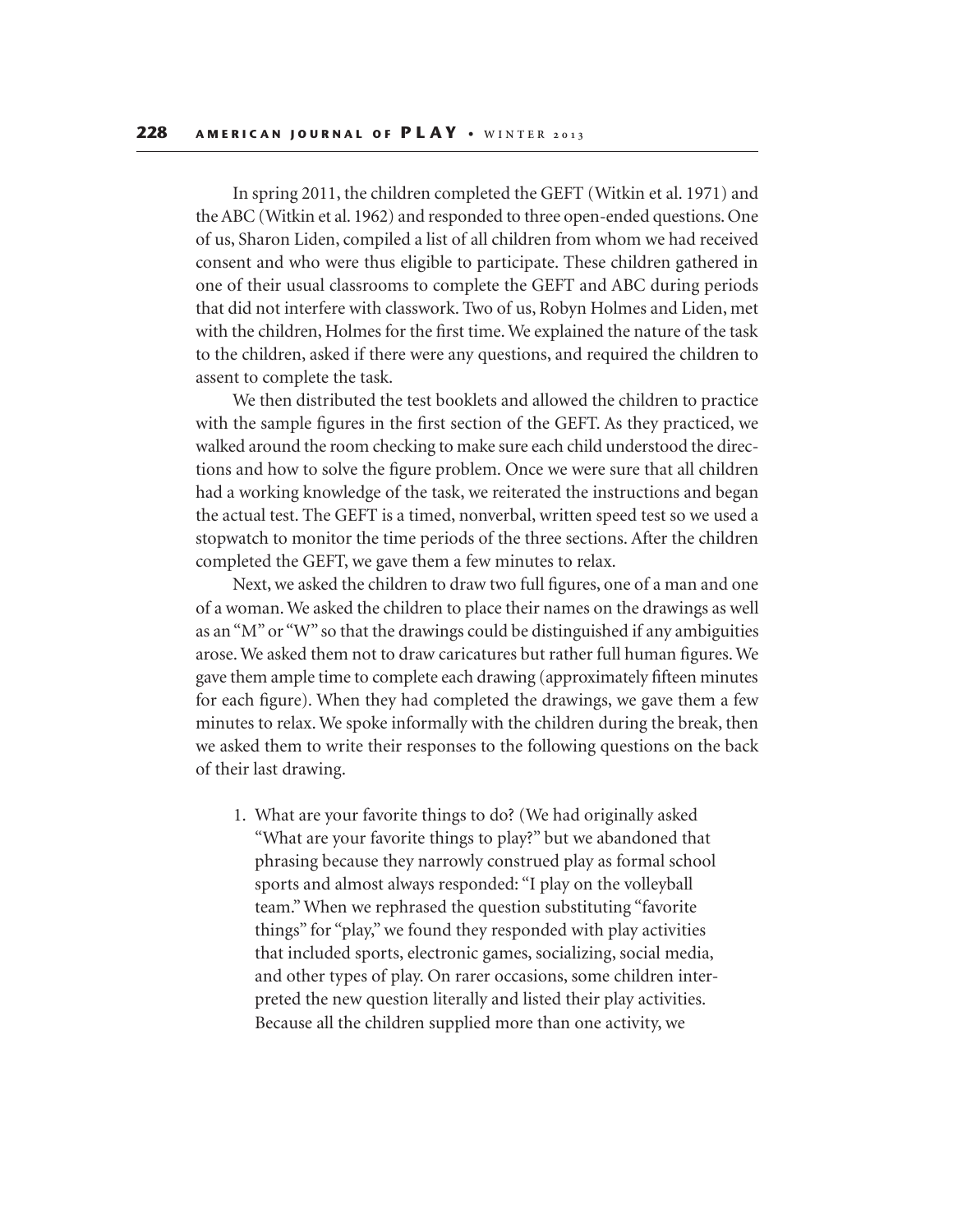coded their first two responses operating under the presumption that they provided these to us in order of importance. This is the only question we coded for this project.)

- 2. Name four of your friends.
- 3. What do you want to be when you get older and grow up?

# **Results**

In this section of the article, we discuss the correlations of the children's thinking styles (as measured by the GEFT and ABC scale) to play activities and academic performance. We report results here in terms of group frequencies.

The raw material in figure 5 represents the frequencies for children's first play choices and state-mandated language test scores. A Pearson r correlation for play choice by language norms revealed a strong positive correlation,  $r = 62$ , *p* <.01 (see figure 6). Children who reported playing sports produced language scores well below state norms. Sports accounted for 100 percent of language



Figure 5. Frequencies for first play choice and language norms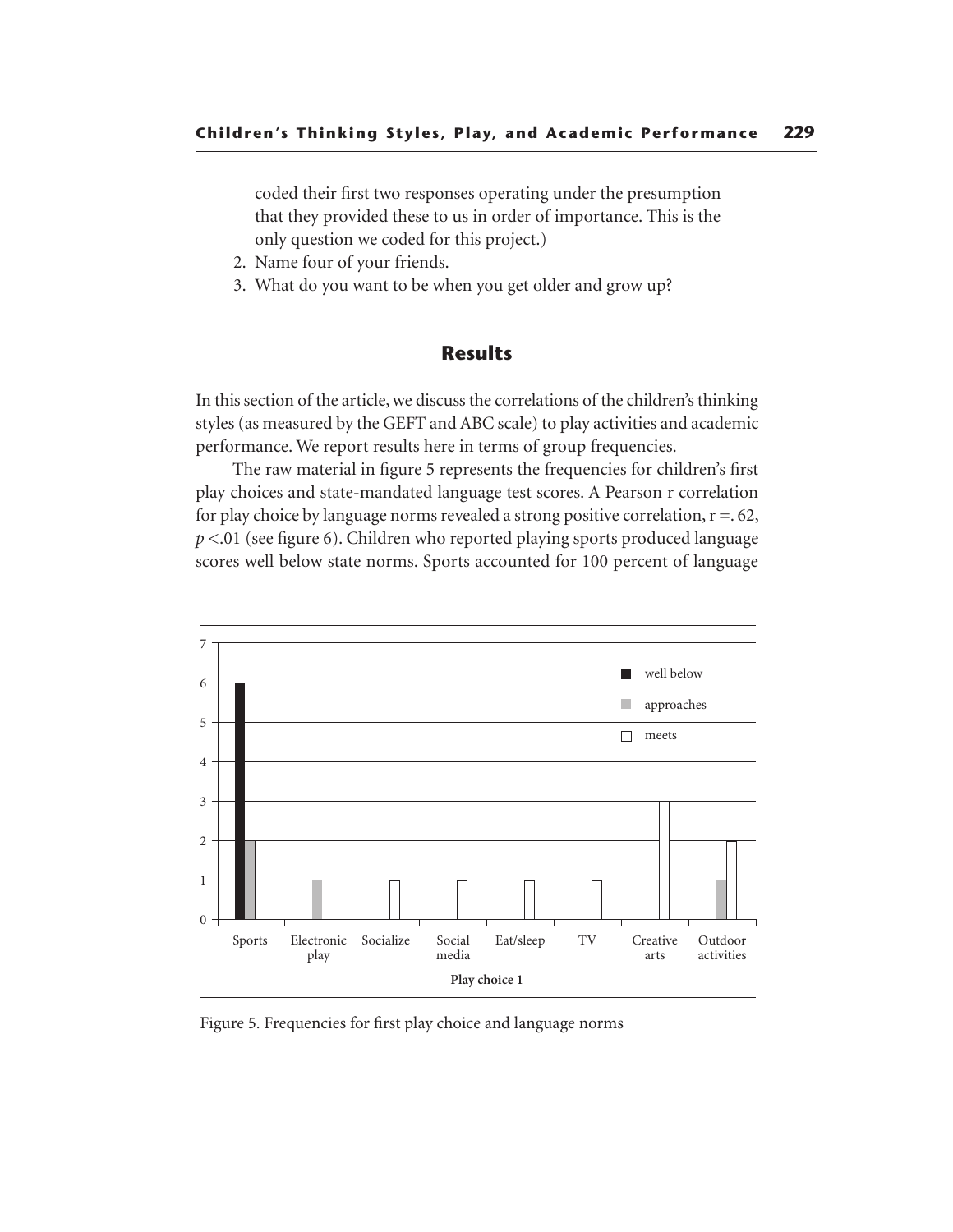| Correlation                    | Significance |  |  |
|--------------------------------|--------------|--|--|
| Play Activities                |              |  |  |
| Play choice 1 x language norms | $r = 62**$   |  |  |
| Play choice 2 x math norms     | $r = .42*$   |  |  |
| Play choice 2 x science norms  | $r = -1.0**$ |  |  |
|                                |              |  |  |
| Field dependence-independence  |              |  |  |
| FDI x play choice 2            | $r = .48*$   |  |  |
| FDI x math norms               | $r = .51**$  |  |  |
| FDI x academic GPA             | $r = .34*$   |  |  |

 $*_{p}$  <.05

\*\*  $p < 01$ 

Figure 6. Pearson r correlations

scores that fell below state norms and 40 percent of all responses. Less structured outdoor activities and socializing with peers led to language scores that approached or met state norms. No play-choice response was related to language scores that exceeded state norms.

Figure 7 documents frequencies for children's second play choice and state-mandated math scores. In general, children's participation in play activities correlated with their state math scores, r=.42, *p* <.05. Only one response, socializing with peers, related to math scores that fell below the state norm. All other play activities such as sports participation (19 percent), electronic play, and game play with and without toys seemed to connect with math scores that approached or met state norms. Creative arts, watching television, and participating in unstructured outdoor activities (playing at the beach) correlated with scores that exceeded state norms (11 percent).

Figure 8 records frequencies for the relationship between thinking styles and the second play choice. A strong significant correlation emerged, r=.48, *p* <.05. The majority of field-dependent thinkers (both boys and girls) participated in sports (19 percent), socialized with peers, and participated in creative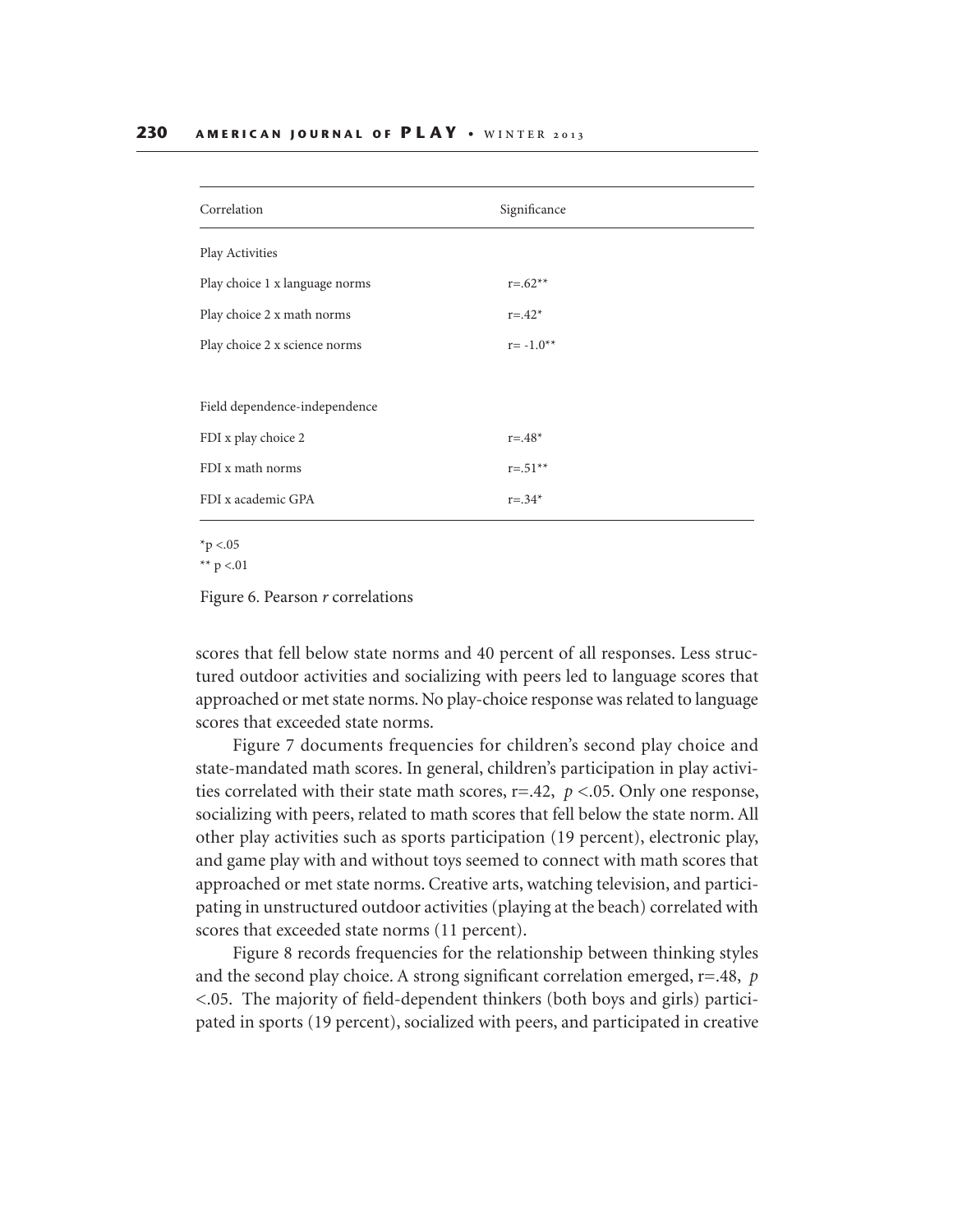

Figure 7. Frequencies for second play choice and math norms

arts such as music and dance (19 percent). The majority of field-independent thinkers also participated in creative arts (girls) and unstructured outdoor activities (boys). Play activities that appeared for both thinking styles included playing music and dancing, both individually and in groups (traditional Tahitian dances, for example), socializing with peers, and playing with games and toys.

Figure 9 lists the frequencies for thinking styles and academic grade point average (GPA). The school employs a common GPA scale in which 1 equals a D average and 4 represents an A average. Approximately 72 percent of the children classified as field dependent earned GPAs that were categorized as low or medium by school standards. Approximately 59 percent of field-independent children were categorized as having high academic GPAs whereas approximately 18 percent of field-dependent children earned high GPAs. Boys slightly outnumbered girls as field-independent thinkers in all GPA categories. The boys were roughly equivalent to girls with respect to field-dependent thinking styles.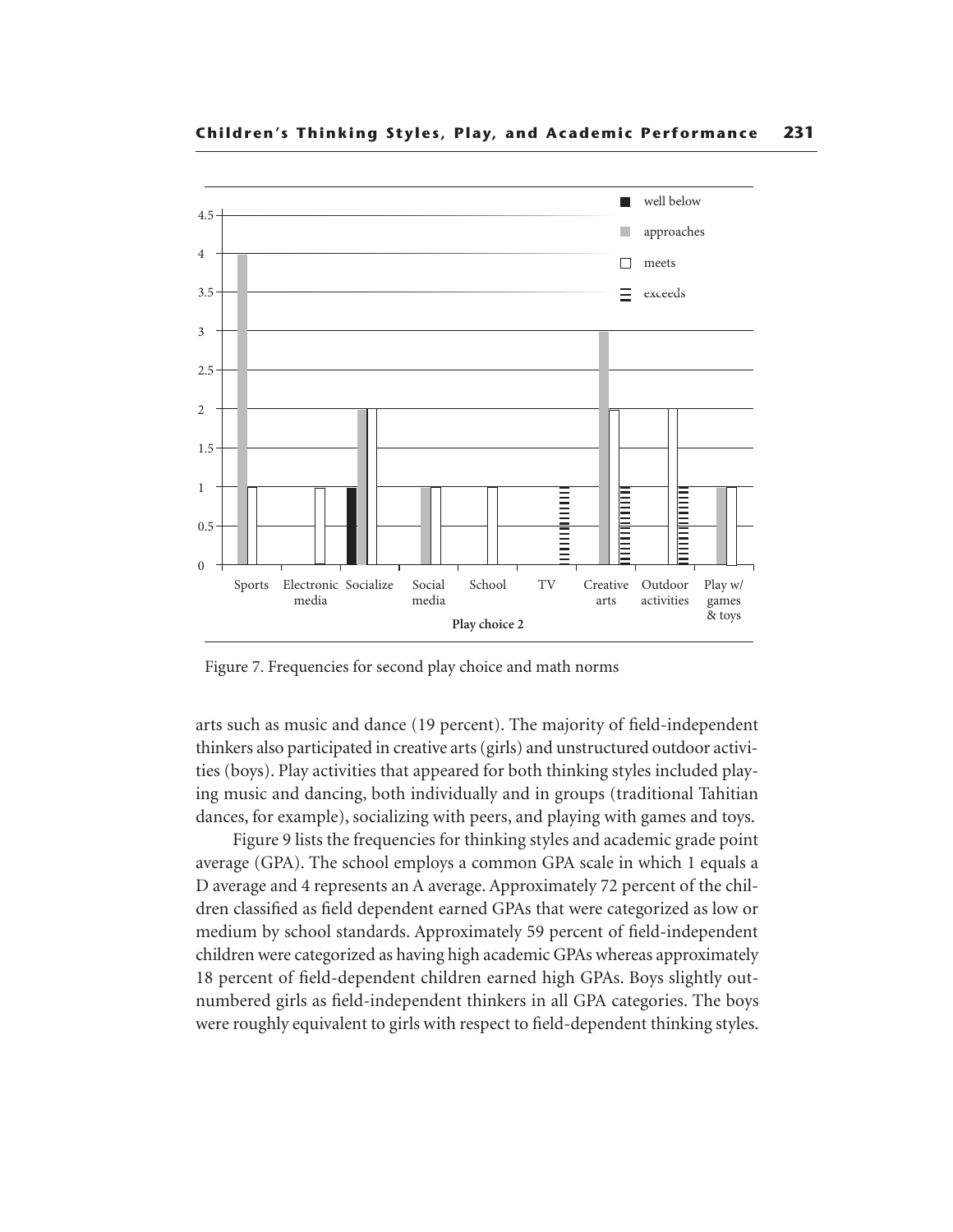

Figure 8. Frequencies for thinking style and second-play choice

# **Discussion**

Findings about this group of middle-school children suggest some significant connections between their thinking styles and their play preferences and academic performance (as measured by GPA and state-mandated test scores). We discuss our findings in relation to our research questions.

First, for these children, thinking styles were linked to their play choices. This supports Saracho's (1994, 1995a, 1995b, 1996) findings with young children. For example, children who listed sports, socializing with peers, and creative activities as their play preferences also had field-dependent thinking styles. Children with field-independent styles preferred more unstructured outdoor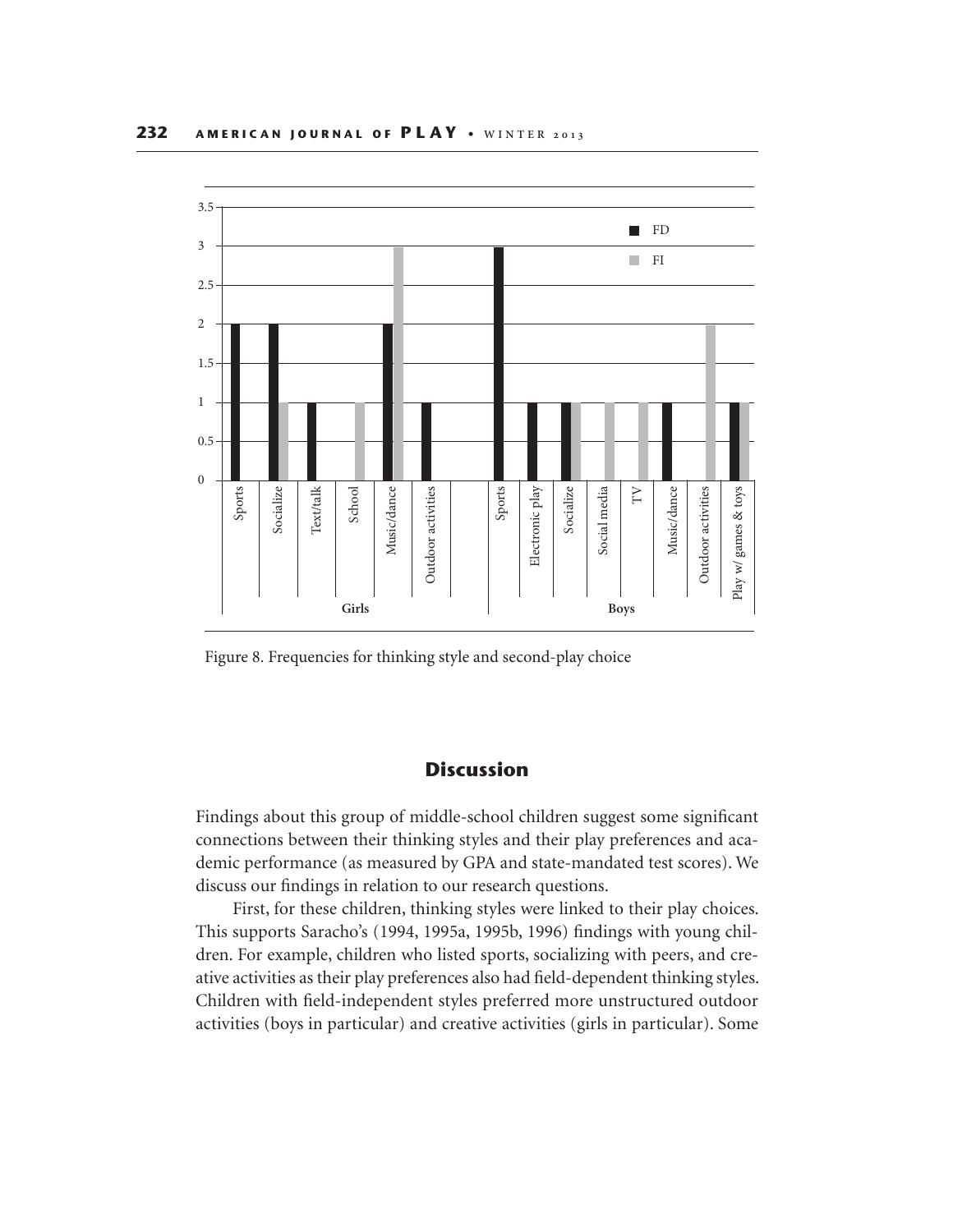

Figure 9. Frequencies for children's thinking styles and academic GPA

play activities—such as game play or play with toys—appeared as the choice of children from both thinking styles.

Second, we found a relationship between children's play choices and their academic performance as assessed by state-mandated test scores. For example, both boys and girls reported that sports was a favorite form of play for them, not surprising given that many of these children participate in school- and community-sponsored team sports. This preference also reflects the community's group-oriented, collectivist values. Parents support participation in sports because it promotes socialization with peers and it builds character. However, sports was the only category associated with language test scores that fell below state-mandated norms. Other play, such as unstructured outdoor play and socializing with peers, approached or met state expectations. No play choice was linked to language scores that exceeded state norms.

The finding that playing sports correlates with language scores below state norms may, in part, relate to the types of sports involved and to other cultural factors. The high school team sports the children play on the island include volleyball, baseball, basketball, and football. There is Pop Warner football, which is an organized league for younger children, and a community intramural basket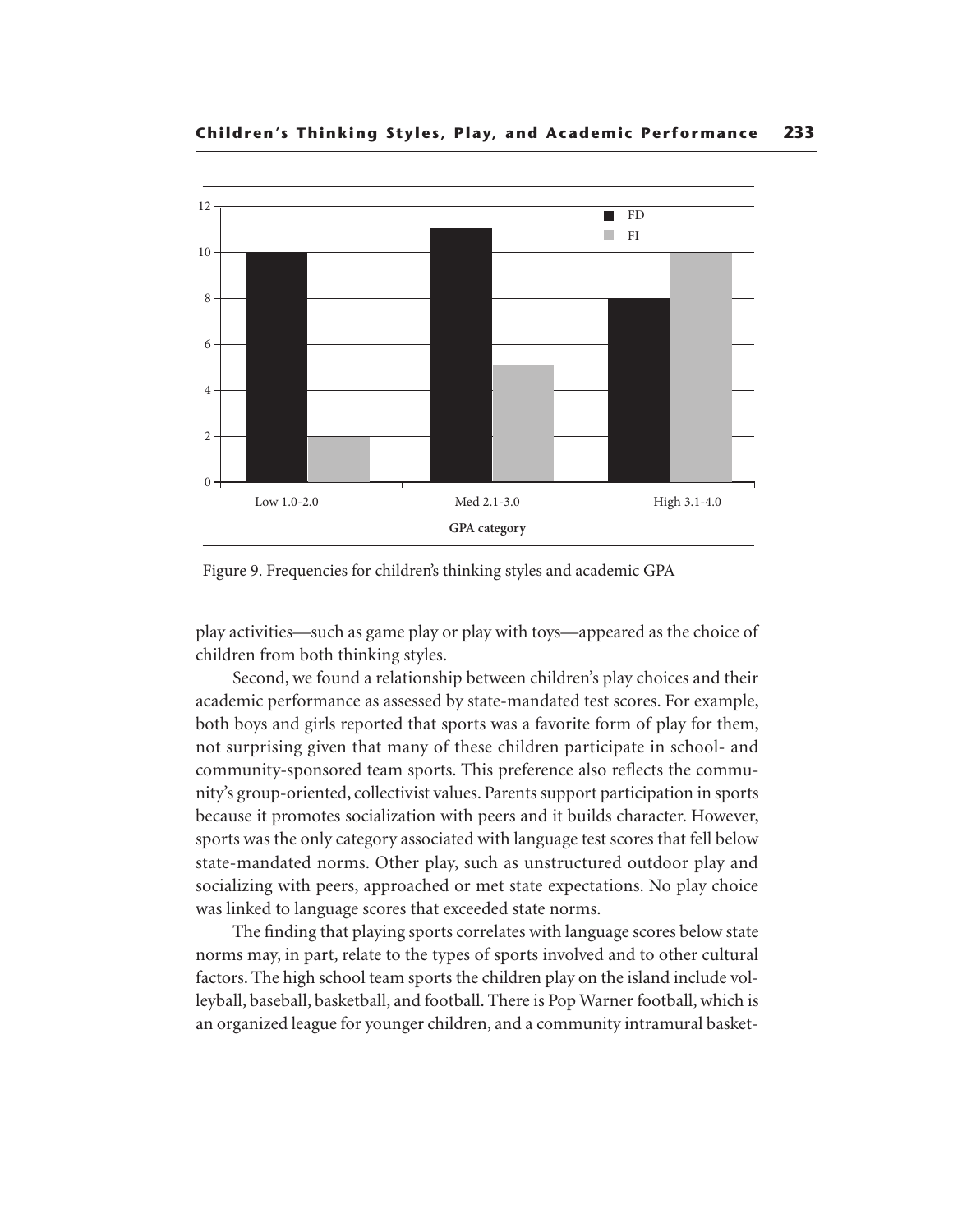ball league. It may be that participation in team sports supports and encourages community values (character building, attention to group needs, social skills) rather than enhancing language skills.

Play choice also correlates with performance on the state-mandated math tests. All play activities including sports, electronic play, and game play (with and without toys) appeared connected to math scores that approached or met state norms. Unstructured outdoor play and creative activities such as dance correlated with scores that exceeded state norms.

Sports interestingly correlate with both lower language scores and improved math scores. Individual children who preferred unstructured play activities also appeared to score higher on state-mandated test scores than children who listed other types of play. Playing sports such as baseball, volleyball, and basketball, group activities that—as we have suggested—promote social cohesion and build character also require players to have some grasp of mathematically related knowledge, statistics, physics and angles, probability, and field positions. This may partially explain the relationship between sports and higher math scores. Electronic play and rule-governed game play also requires players to have a working knowledge of probability, statistics, and spatial dimensions.

Third, we found a relationship between thinking styles and school performance as measured by GPA. Thus, our findings support other, empirical research. According to Adelina Guisande and her coauthors (2007), field-independent thinking connects to increased academic performance in all subjects. In our sample, children with a field-independent thinking style achieved higher GPAs whereas children with a field-dependent style had lower academic GPAs.

Finally, we were interested in exploring the relationship of cognitive-thinking styles to children's socialization experiences and cultural values. If one applies the individual-collectivism construct formulated by Triandis (1993, 1995) to this setting, the children on the island are members of a decidedly collectivist, group-oriented community. These children are socialized to be sensitive and attentive to the needs of others and to respect their elders. Their parents emphasize group-oriented activities, and the children are prosocial and family oriented (Holmes 2011). Based on the standardized tests the children completed, the majority of them possess a field-dependent thinking style.

As Zhang and Sternberg (2006) noted, children in collectivist cultures (in which children define the self by their relationship to others) tend to have a field-dependent thinking style because it emphasizes social interaction, a reli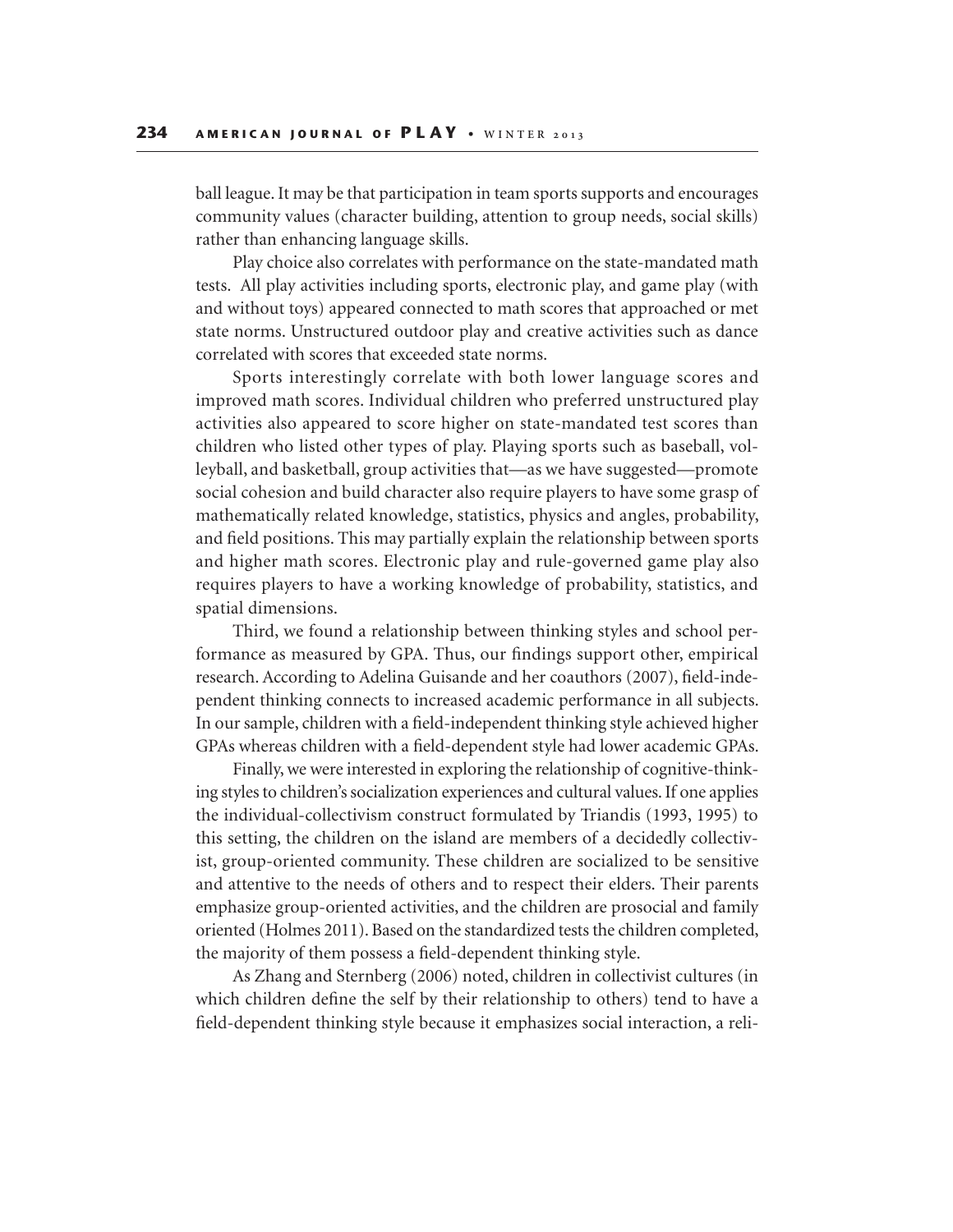ance on authority figures, and the taking of contextual cues into account when solving problems. This thinking is characteristic of the Filipino and Hawaiian ethnic groups that make up a large percentage of the community. Individualism (where individual accomplishments define the self) is associated with FI, but collectivist ideals seem more compatible with FD (Zhang 2002; Zhang and Sternberg 2006; Hegdens 1993). This correlation appeared true of the children in our group. Cultural setting clearly seems one factor that influences their cognitive-thinking styles.

One of us, Robyn Holmes, has worked with the students' community for several years, and she has personally experienced the collective ideology pervading the island. She has worked with children in classroom settings and witnessed how collectivist values shape their daily interactions. Thus, the example we now present does not surprise her, nor would it surprise many community members. Cultural values and socialization experiences guide the children's everyday behavior. A clear example emerged when we conducted the GEFT task, which, as we have described, we administered to each student in a group setting. We provided the children with standard directions and time to practice the problems of the test. What transpired during both the practice sessions and at the beginning of the actual test is a testimony to how cultural factors contribute to children's cognitive-thinking styles.

On several occasions, one child helped a classmate nearby who appeared to struggle with the task figure. In two cases, children rose from their seat to help a classmate across the table. Children offered constant encouragement and assistance throughout the practice session to other classmates and continued to do so into the beginning of the first test section. We had to interrupt the children in their helpfulness and remind them that we were delighted they were concerned about each other's successes but they each had to complete the test individually with no assistance from another person. They did so, but we noticed during the tasks that the children still attended to each other's facial cues to garner information regarding their classmates' progress. This is typical of the children in this community. Helping, sharing, and cooperating are common, daily behaviors for them; and competition is rare, especially so in some contexts.

For example, no child is ever denied a spot for an extracurricular activity or sport, even those who lack the requisite skills and abilities. All children receive encouragement to participate; they all receive the opportunity to do so; and they all benefit from a support network at home, at school, and in their community.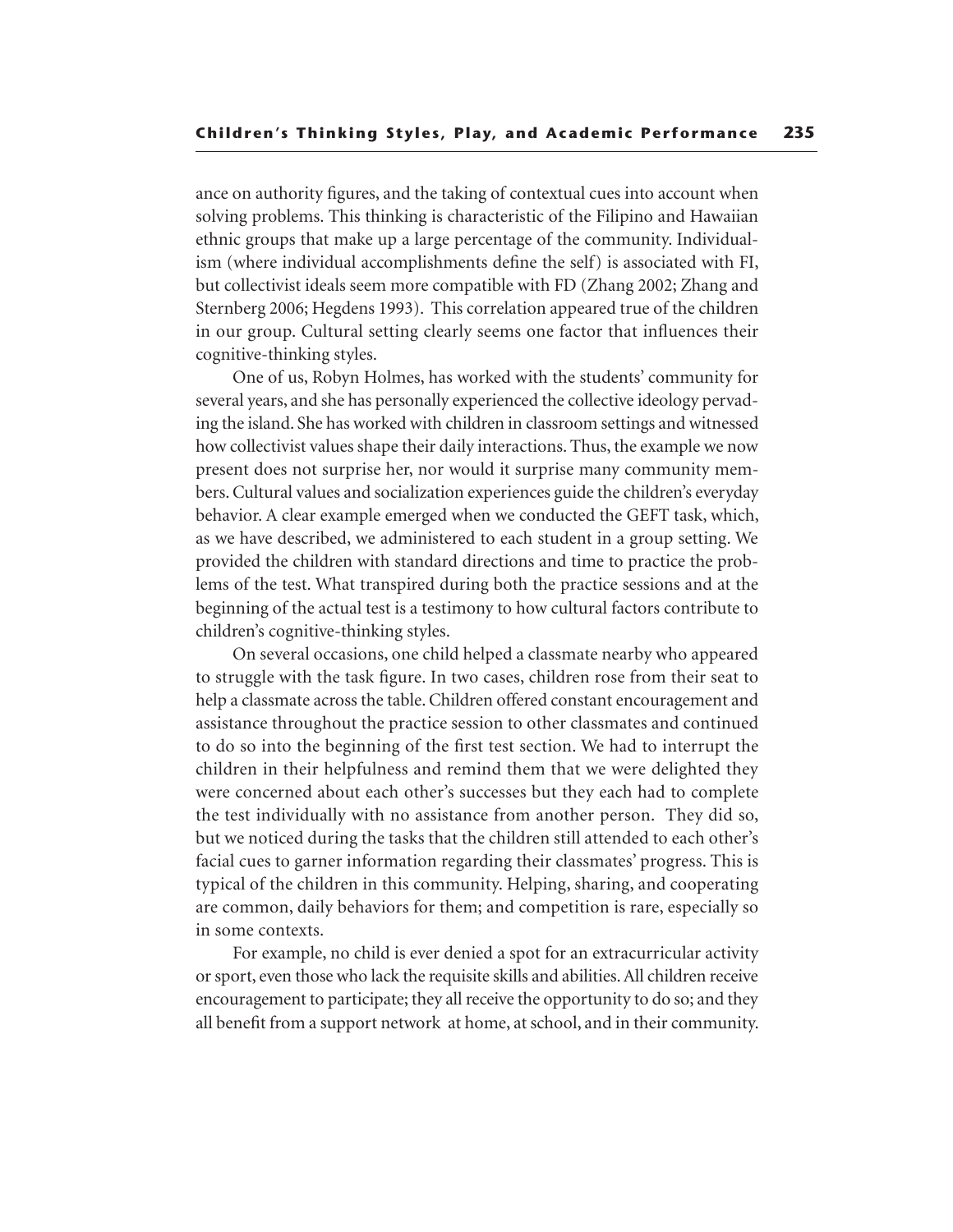The support system on the island presents difficulties for some of the children when they transition to other settings away from home. Competition and the desire to be the best are mainstream American values and ideals. On the island, these ideals are entwined with collectivist values, specifically, with helping others to become successful too.

#### *Limitations*

There were some issues with this study we should address. First, the community we cover is relatively homogenous in its ethnic heritage and socioeconomic status. Thus, we caution the reader about extending these findings to broader groups or larger populations. As Oyserman, Coon, and Kemmelmeier (2002) noted, even collectivist cultures may vary widely in the degree and expression of collectivist ideology to which they subscribe. Second, for the question regarding leisure activities, we asked the children to report their three favorite activities. We are not certain they listed these in order. For example, the children spend a great deal of time engaged with social media, yet this appeared more as a second-choice activity than a first choice. Also, we phrased the question in terms of "your favorite things to do." Perhaps a better phrasing would have been "your three favorite play activities."

#### *Future Research*

There is a resurgence in research about thinking styles (Zhang and Sternberg 2009). Thinking styles relate to how individuals solve problems in constrained settings. Most researchers consider the ability to problem solve a cognitive skill critical for children's academic and social success. These styles also impact other factors, such as play preferences, cultural setting, and academic achievement. These factors, in turn, relate to children's social worlds, and they influence their life experiences and their successes as adults. Understanding how children's intellectual styles relate to their school success and playful pursuits will inform school policy makers about which extracurricular activities they should offer to develop particular academic and cognitive skills that their students may need to improve. Forthcoming studies might pursue the examination of children's thinking styles in diverse settings and in various formative periods. These studies might use different approaches to assess play preferences and help broaden our understanding of how a child's development is influenced both by things external and internal.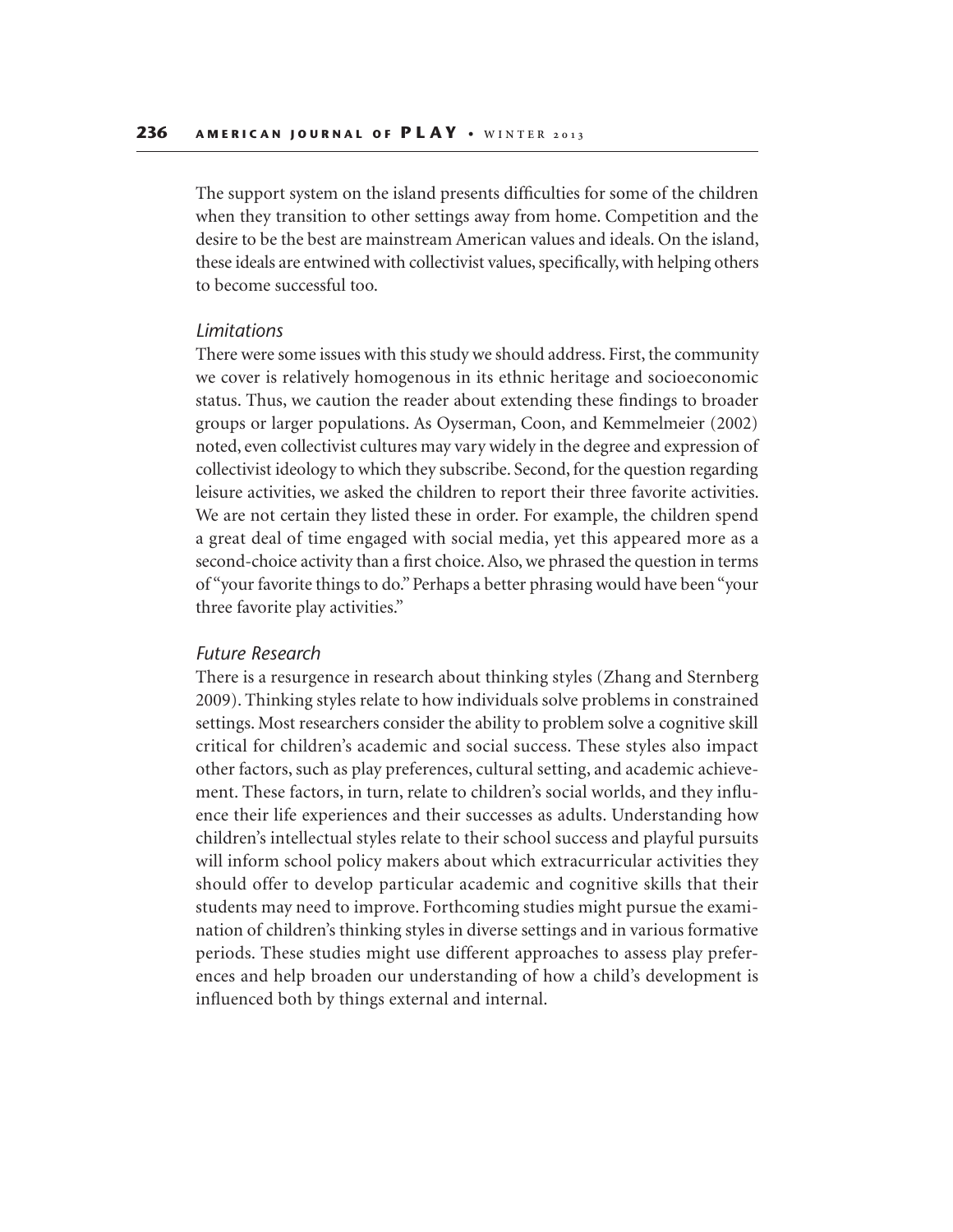#### **REFERENCES**

- American Psychological Association. 2002. *Ethical Principles of Psychologists and Code of Conduct*. http://www.apa.org/ethics/code/index.aspx.
- Cakan, Mehtap. 2003. "Cross-Cultural Aspect of the Group Embedded Figures Test: Norms for Turkish Eighth Graders." *Perceptual and Motor Skills* 97:499–509.
- Flewitt, Rosie. 2005. "Conducting Research with Young Children: Some Ethical Considerations." *Early Child Development and Care* 175:553–65.
- Guisande, Adelina M., Fernanda Páramo, Carolina Tinajero, and Leandro S. Almeida. 2007. "Field Dependence-Independence (FDI) Cognitive Style: An Analysis of Attentional Functioning." *Psicothema* 19:572–77.
- Harris, Dale B. 1963. *Children's Drawings as Measures of Intellectual Maturity: A Revision and Extension of the Goodenough Draw-a-Man Test*.
- Holmes, Robyn M. 2011. "Adult Attitudes and Beliefs Regarding Play in Lanai." *American Journal of Play* 3:356–84.
- Kühnen, Ulrich, Bettina Hannover, Ute Roeder, Ashiq Ali Shah, Benjamin Schubert, Arnold Upmeyer, and Saliza Zacharia. 2001. "Cross-Cultural Variations in Identifying Embedded Figures: Comparisons from the United States, Germany, Russia, and Malaysia." *Journal of Cross-Cultural Psychology* 32:366–72.
- Liu, Wenhao. 2003. "Field Dependence-Independence and Sports with a Preponderance of Closed or Open Skill." *Journal of Sport Behavior* 26:285–97.
- Liu, Wenhao, and Jepkorir Rose Chepyator-Thomson. 2008. "Associations among Field Dependence-Independence, Sports Participation, and Physical Activity Level among School Children. *Journal of Sport Behavior* 31:130–46.
- Luk, Suet Ching. 1998. "The Relationship between Cognitive Style and Academic Achievement." *British Journal of Educational Technology* 29:137–47.
- Oltman, Philip K., Evelyn Raskin, Herman A.Witkin, Stephen A. Karp, and Norma Konstadt. 1971. *Group Embedded Figures Test*.
- Oyserman, Daphna, Heather M. Coon, and Markus Kemmelmeier. 2002. "Rethinking Individualism and Collectivism: Evaluation of Theoretical Assumptions and Meta-Analyses." *Psychological Bulletin* 128:3–72.
- Saracho, Olivia N. 1989a. "Cognitive Style in the Play of Young Children. *Early Child Development and Care* 51:65–76.
- \_\_\_\_\_\_\_. 1989b. "Cognitive Styles: Individual Differences." *Early Child Development and Care* 53:75–81.
	- \_\_\_\_\_\_\_. 1991. "Cognitive Style and Social Behavior in Young Mexican
	- American Children." *International Journal of Early Childhood* 23:21–38.
- \_\_\_\_\_\_\_. 1992. "Factors Reflecting Cognitive Style in Young Children's Play." *Learning and Individual Differences* 4:43–58.
	- \_\_\_\_\_\_\_. 1994. "The Relationship of Preschool Children's Cognitive Style to Their Play Preferences." *Early Child Development and Care* 97:21–33.
	- \_\_\_\_\_\_\_. 1995a. "Relationship between Young Children's Cognitive Style and Their Play." *Early Child Development and Care* 113:77–84.